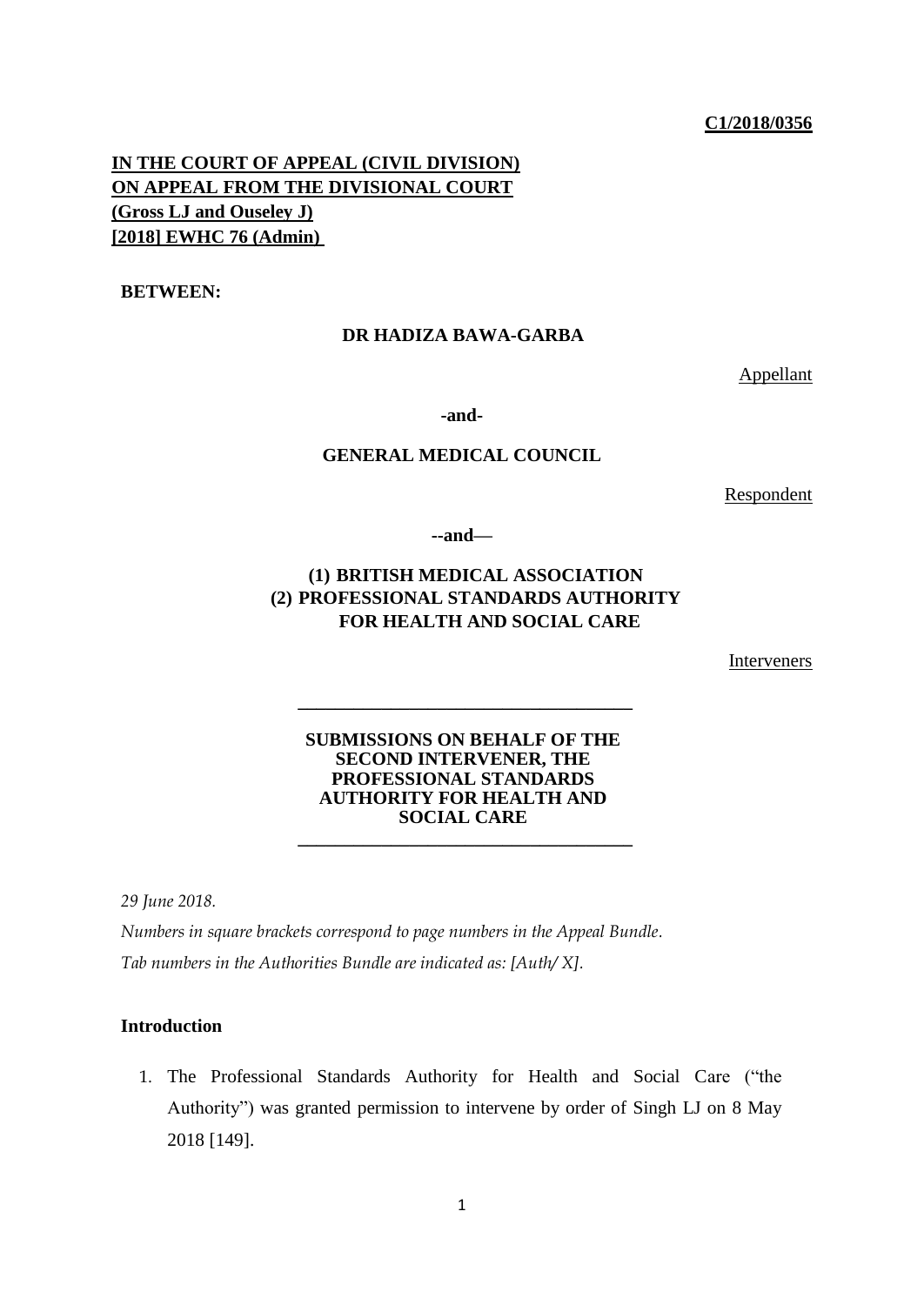2. The Authority does not seek to support either party in the appeal. However, since points of wider public importance are to be ventilated, and the Court's decision has the potential to bear on the regulation of health and social care professionals beyond the circumstances of this case, the Authority seeks to fulfil its statutory obligations set out below by intervening in this case to assist the Court.

#### **The Authority**

- 3. The Authority is the statutory body charged by Parliament with promoting the interests of patients and other members of the public in relation to the performance of the functions of professional regulatory bodies in the sphere of health and social care, and formulating principles relating to good professional self-regulation (s.25 of the NHS Reform and Healthcare Professions Act 2002) ("the 2002 Act"). It was created as a result of the recommendation of the Report of the Public Inquiry into Children's Heart Surgery at the Bristol Royal Infirmary 1984-1995 (July 2001), Cm.5207.
- 4. Pursuant to the 2002 Act, the Authority's functions are:
	- (a) to promote the interests of users of health care, users of social care in England, users of social work services in England and other members of the public in relation to the performance of their functions by the various healthcare regulatory bodies (including the Respondent) and by their committees and officers;
	- (b) to promote best practice in the performance of those functions;
	- (c) to formulate principles relating to good professional self-regulation, and to encourage regulatory bodies (including the Respondent) to conform to them; and
	- (d) to promote co-operation between regulatory bodies, and between them, or any of them, and other bodies performing corresponding functions.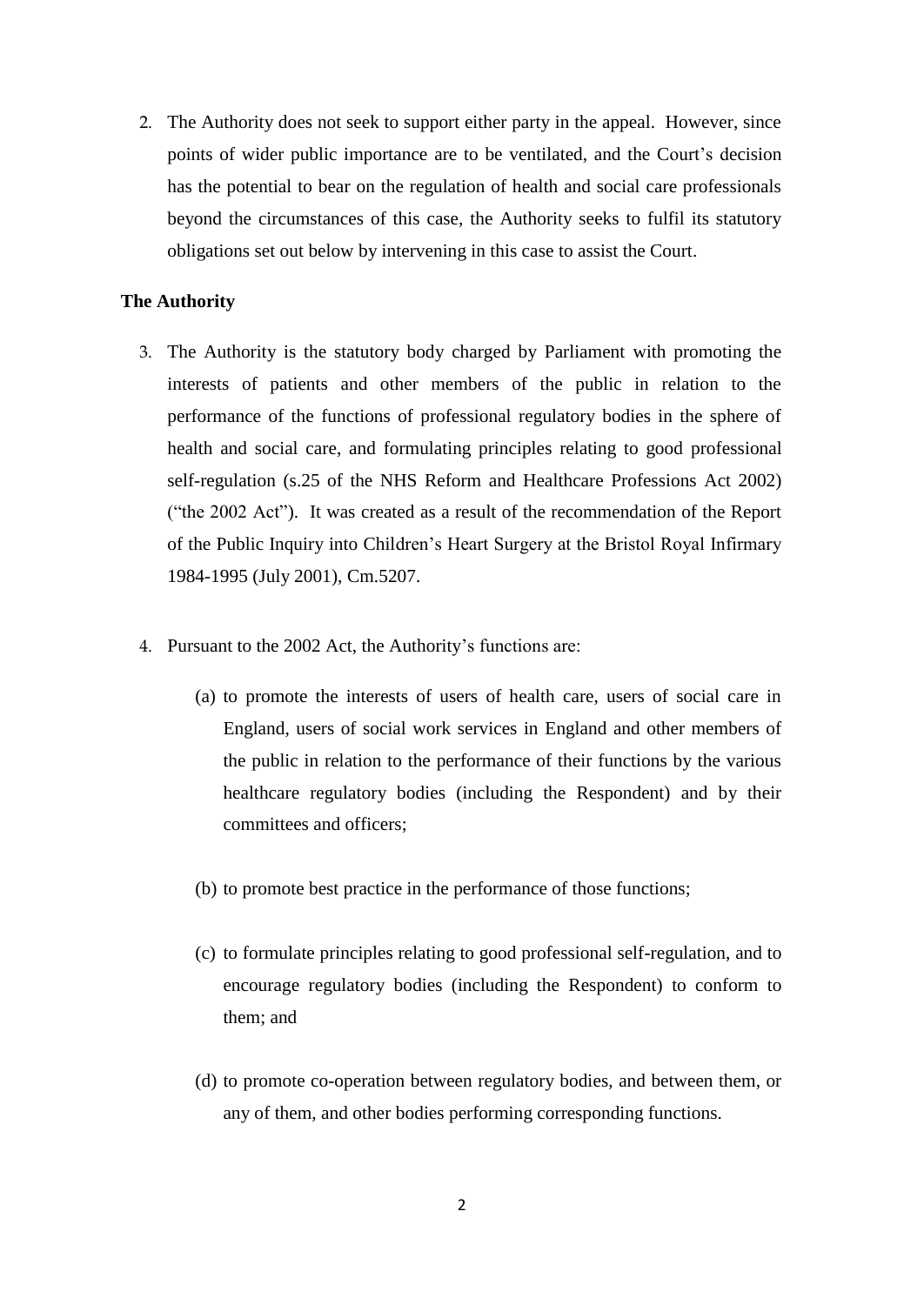- 5. The overarching objective of the Authority in exercising its functions set out above is the protection of the public. Pursuit of that overriding-objective by the Authority includes pursuit of the following objectives:
	- (a) to protect, promote and maintain the health, safety and wellbeing of the public;
	- (b) to promote and maintain public confidence in the professions regulated by the regulatory bodies;
	- (c) to promote and maintain proper professional standards and conduct for members of those professions.
- 6. For the purposes of assisting the Authority in its performance of its functions, the Authority may provide advice or auditing services to regulatory bodies (including the Respondent) and each regulatory body must, in the exercise of its functions, co-operate with the Authority.
- 7. The Authority has a broad power to do anything which appears to it necessary or expedient for the purpose of, or in connection with, the performance of its functions. Including, by way of the examples listed in the 2002 Act, to investigate, and report on, the performance by each regulatory body of its functions and to recommend to a regulatory body changes to the way in which it performs any of its functions.
- 8. The Authority is obliged to comply with a request by the Secretary of State, the Welsh Ministers, the Scottish Ministers or the relevant Northern Ireland department, for advice on any matter connected with a profession where it appears to the person making the request to be a health care profession.
- 9. A key power of the Authority arises in the context of its function of oversight of regulatory bodies' fitness to practise decisions. S.29 of the 2002 Act permits the Authority to refer relevant decisions of committees of the regulatory bodies to the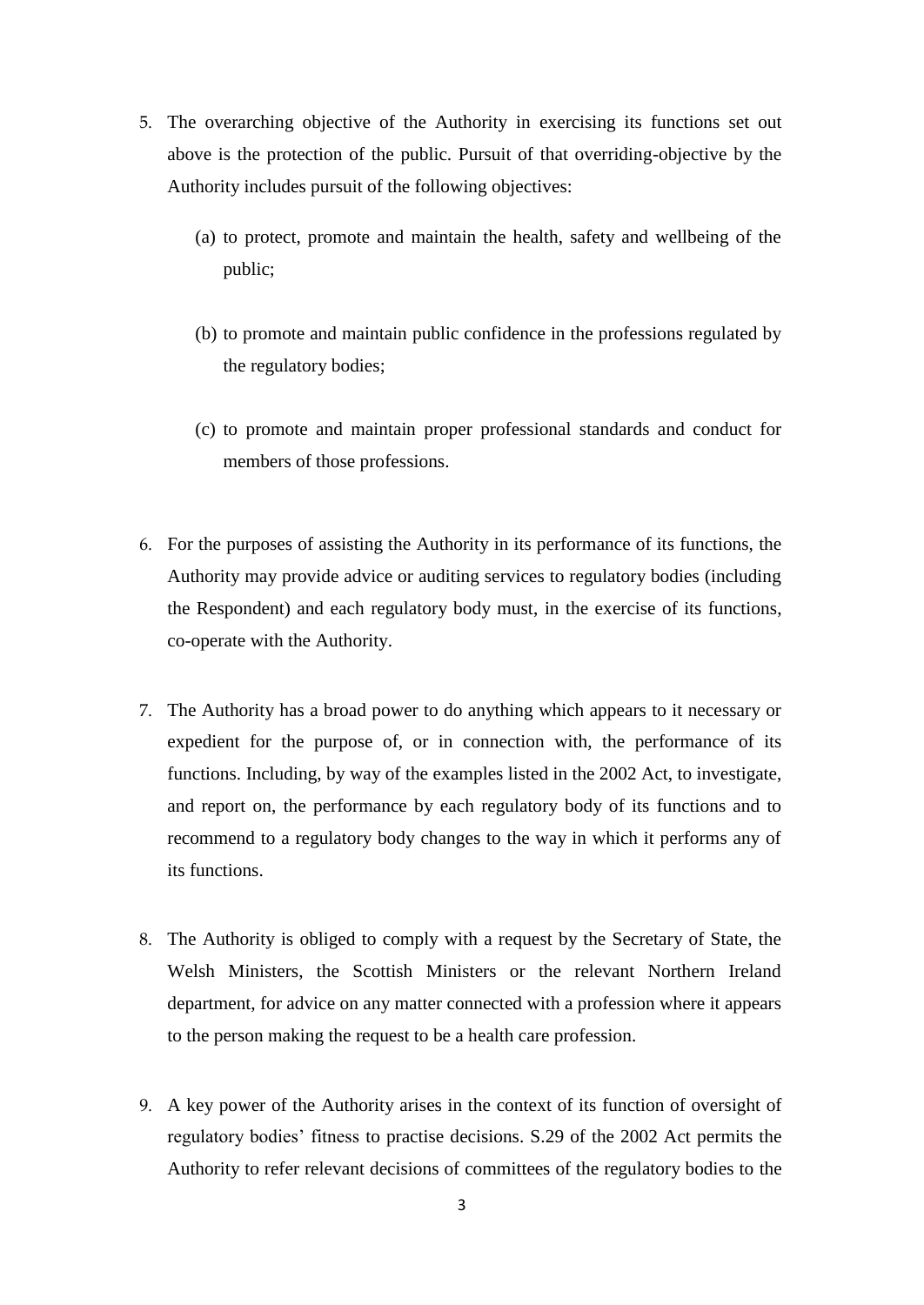High Court, where the Authority considers a relevant decision is not sufficient (whether as to a finding or a penalty or both) for the protection of the public. Consideration of whether a decision is sufficient for the protection of the public involves consideration of whether it is sufficient to protect the health, safety and well-being of the public, to maintain public confidence in the profession concerned, and to maintain proper professional standards and conduct for members of that profession. On referral to the High Court, which is to be treated as an appeal, the Authority may ask the Court to allow that appeal and quash the relevant decision, substitute the relevant decision, or remit the case for reconsideration in accordance with directions.

- 10. In relation to the Respondent, the Authority may consider the sufficiency for the protection of the public of a direction of the Medical Practitioners Tribunal ("MPT") of the Respondent that the fitness to practise of a medical professional was (or was not) impaired, or of a direction for suspension of a person's registration or for conditional registration.
- 11. By section 40A of the Medical Act 1983 ("the 1983 Act"), the Respondent now has a corresponding power to consider relevant decisions by the MPT and appeal those decisions to the High Court. It was pursuant to s.40A which the matter now under appeal was lodged before the High Court and heard on 7 December 2017.
- 12. In such a case of an appeal brought by the Respondent pursuant to its powers under s.40A, the Registrar is required to give notice to the Authority of that appeal being lodged. Receipt of such notice precludes the Authority from itself referring the case to the High Court under s.29 of the 2002 Act; however, the Authority may, by service of notice and without permission, become a party to the appeal under s.40B of the 1983 Act.
- 13. Having become a party to such an appeal, the Authority is permitted to file evidence, make representations and raise any matter which it could have raised were it to have itself referred the case under s.29 of the 2002 Act. Where the Respondent withdraws an appeal pursuant to s.40A of the 1983 Act, the Authority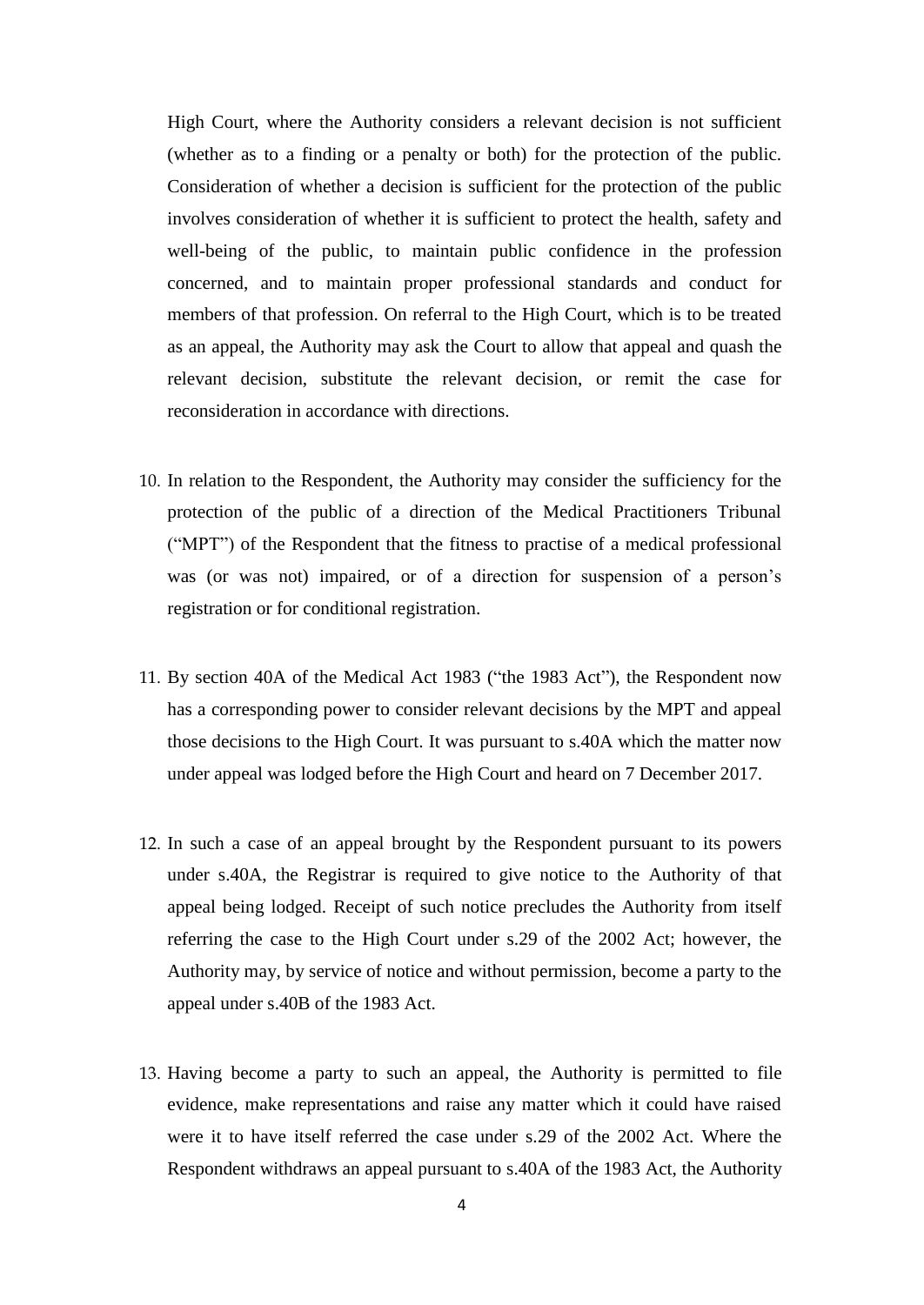may also continue those proceedings, which would in that case be treated as a reference under s.29 of the 2002 Act.

- 14. In the instant matter, the Authority chose not to give notice pursuant to s.40B of the 1983 Act and did not therefore join the appeal, but given its statutory powers of scrutiny and oversight, explained above, the Authority has followed this case leading to the Appeal carefully.
- 15. In fulfilment of its statutory functions, the Authority reviews all the disciplinary decisions of all the health and social care regulatory bodies, as well as working with them to develop their regulatory schemes. It therefore has a unique breadth of experience in relation to the issues which arise in disciplinary and regulatory cases concerning health and social care professionals. This aspect of its role promotes consistency across the field of the discipline of health and social care professionals (paragraph 11.14, *Gross Negligence Manslaughter in Healthcare,*  June 2018 ("the Review")). Given its insight from applying the same considerations and statutory test as the Respondent in its original referral of the case to the High Court, and for the wider reasons set out above in relation to its statutory functions, the Authority makes the following submissions in an effort to assist the Court to resolve the issues in dispute.

# **The importance of upholding public confidence in health and social care professionals**

- 16. The fundamental importance of the reputation of a profession has long been acknowledged by the Court when considering professional disciplinary cases (*Bolton v The Law Society* [1994] 1 WLR 512, Sir Thomas Bingham, [Auth/4] at 518H).
- 17. There are powerful public policy reasons for positive measures to be taken to uphold public confidence in the health and social care professions, in particular.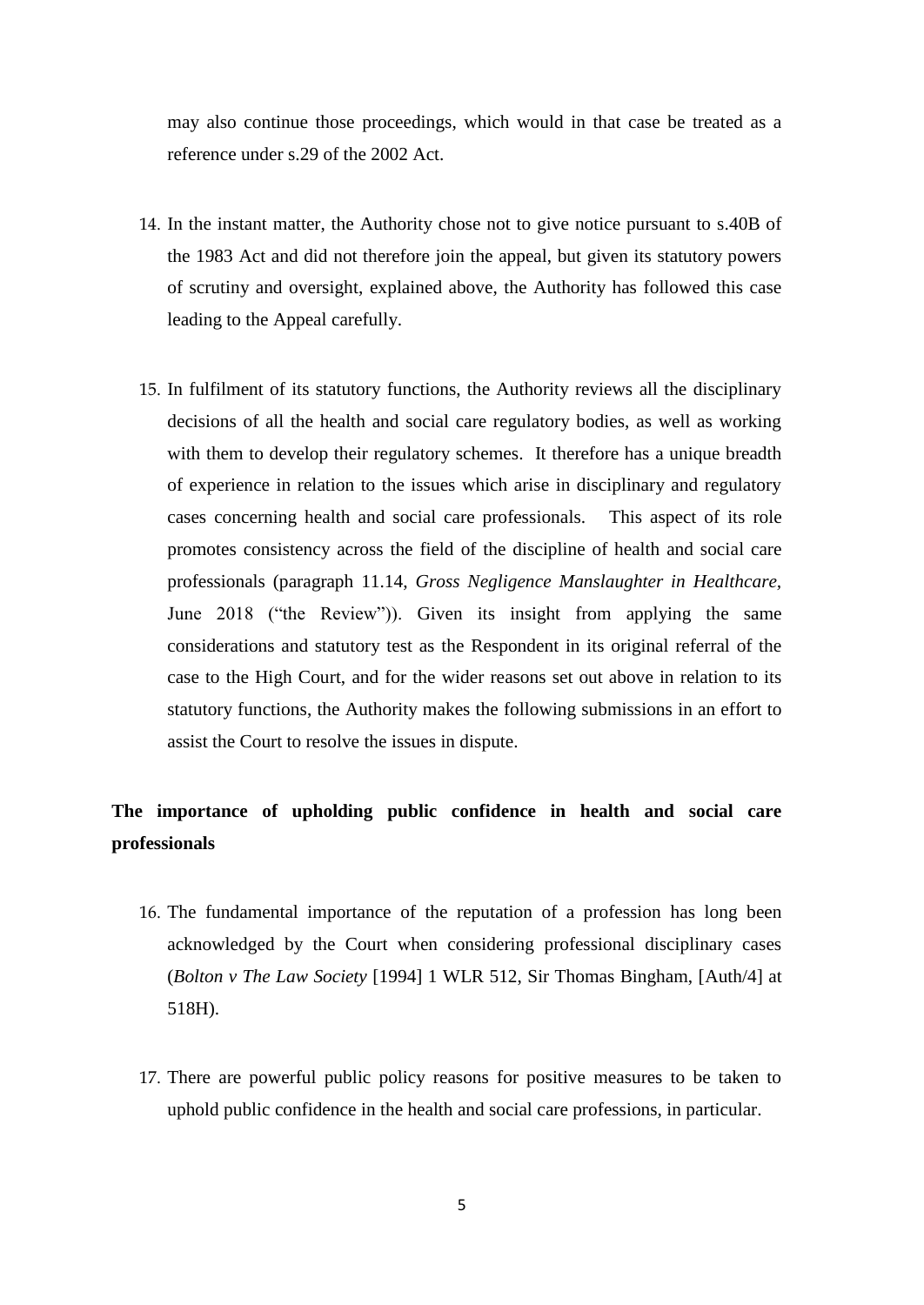- 18. Each of the statutory schemes devised for the discipline of health and social care professionals requires its disciplinary tribunal to have regard to the public interest in making decisions concerning individual clinicians, including upholding public confidence in the profession (for example, s.5 Health and Social Care (Safety and Quality) Act 2015, s.1(1ZB) Dentists Act 1984, a.3(4A) Nursing and Midwifery Order 2001). Similar considerations as to the sufficiency of a measure to maintain public confidence in the profession are to be addressed by the Authority when considering whether or not to refer a decision to the Court (paragraph 9 above).
- 19. As set out above (paragraph 5), one of the wider objectives of the Authority is the maintenance of public confidence in the health and social care professions, and that is intended by Parliament to be pursued by the Authority in the interests of the public, rather than the profession.
- 20. Thus, decisions at every stage of the legal process about whether a professional should continue to practise involve consideration of the impact on public confidence. It is also clear that the taking of decisions as to what is required in order to maintain public confidence in a profession is not, in the view of Parliament, solely an exercise for individual professional disciplinary bodies. The upholding of public confidence in the professional is a factor which must be considered independently by the Authority and the Court.
- 21. Recently, the Review found that "among professionals there is little understanding of what actions by a healthcare professional might lead to the public losing confidence in the profession" (page 42). This finding might be said to undermine the assertion that a disciplinary body is uniquely well-placed to determine what is required by way of disciplinary measures in order to uphold public confidence. However, it might also be said that no individual or body is able to state with confidence what individual actions or professional disciplinary responses to them would lead to the public losing confidence in the profession.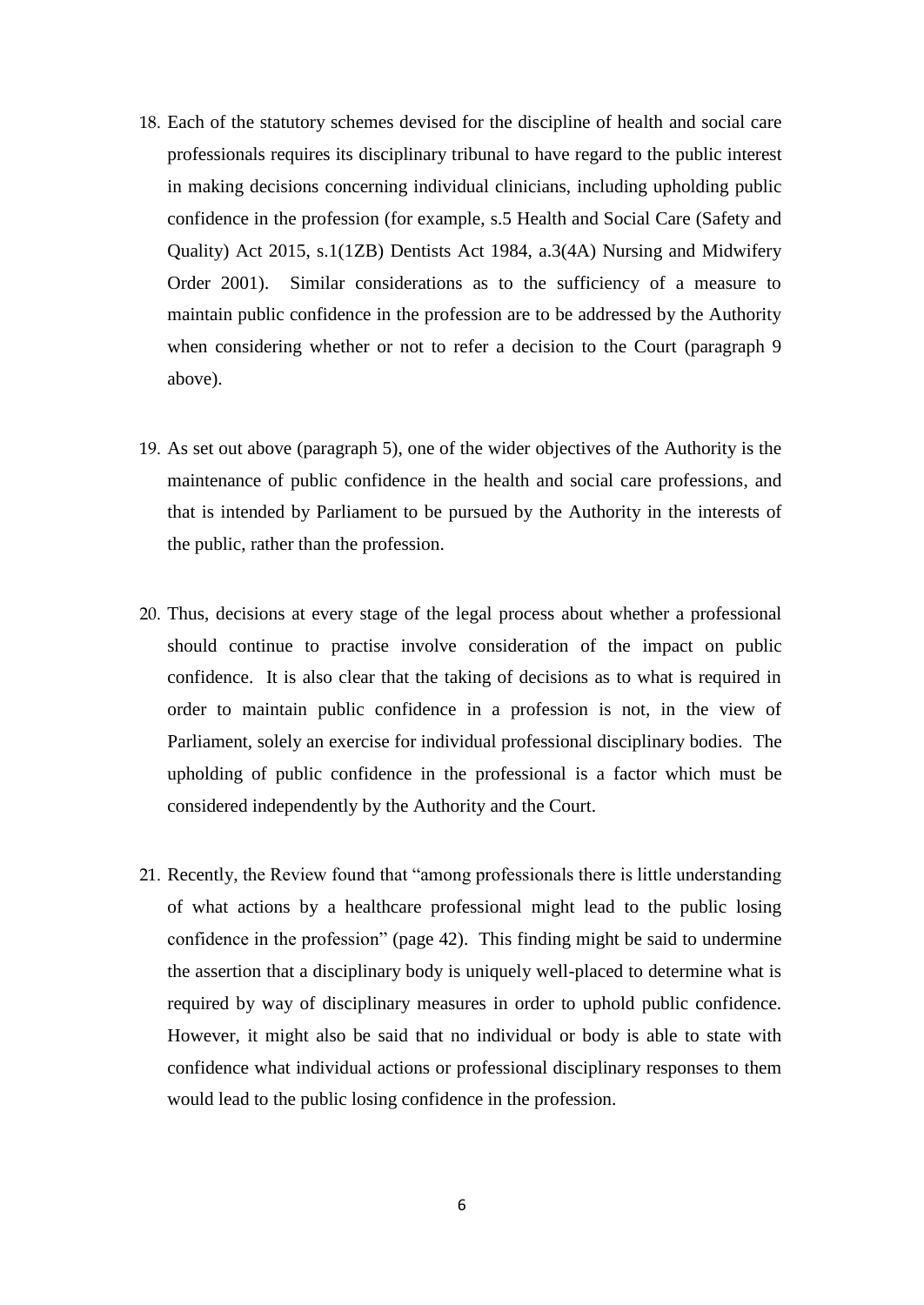- 22. Certainly an issue of public confidence arises when considering whether a doctor convicted of the gross negligence manslaughter of a child patient should continue to practise. One need only ask the question - might an ordinary member of the public reasonably have pause when confronted with a situation in which a doctor who had been so convicted was to be responsible for the care and treatment of their child? Once that situation has been imagined, it is easy to see too the risk of a parent in such a position lacking confidence in the advice given by the doctor and being reluctant to adhere to it, or delaying in treatment whilst a second opinion is sought. And once it is understood how confidence in an individual clinician might thus be undermined then it is easy to see how a profession's failure properly to maintain standards might tend to reduce public confidence in it as a whole with the consequences outlined above.
- 23. However, whilst these concerns may be material to a professional disciplinary body's deliberations, the Authority wishes to emphasise two other factors so that they are properly seen in context. The first is that individual immediate or instinctive reactions to the fact that a clinician has been convicted of gross negligence manslaughter is not the best or only guide to the wider concept of public confidence in a profession. It should be borne in mind that there may be circumstances in which members of the public strongly deprecate the acts of one clinician and his subsequent disciplinary treatment, without there being a resulting real risk to public confidence in the profession as a whole. Moreover, the views of a vocal group of members of the public or the taking up by the media of the case of one individual clinician are not necessarily good indicators of public confidence in the profession as a whole.
- 24. The second factor is that the maintenance of public confidence in the profession is not the only respect in which the public interest is engaged in decisions about whether a clinician should continue to practise. So, whilst the maintenance of public confidence in the profession is a factor that ought to be taken into account, it should not be seen as the only public interest factor, determinative of the question of whether a clinician should continue to practise, nor disproportionately weighted as against other public interest factors.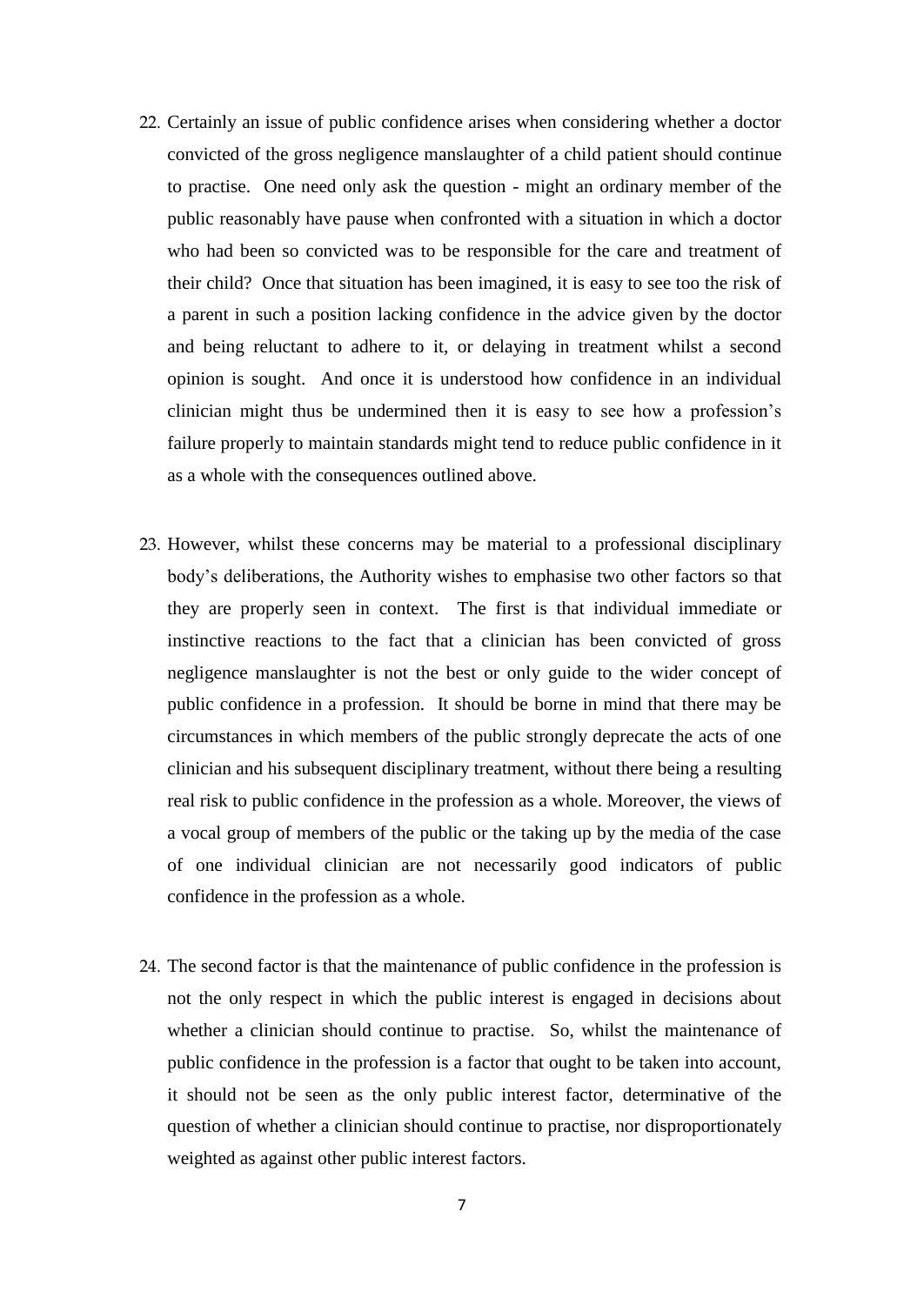## **The "diffidence" to be shown by the Court in respect of decisions of professional disciplinary tribunals which are the subject of appeals**

- 25. It is common ground that the extent of the "diffidence" to be shown by the Court in a professional disciplinary case depends on the circumstances. For example, a case concerned with purely clinical issues, rather than those of moral conduct, will lead a Court to tend towards greater "diffidence". It is submitted on behalf of the Authority that the degree of diffidence to be shown may be less clear cut where a key issue is whether the steps taken by a professional disciplinary body in relation to a professional found guilty of a serious offence arising out of professional failings are those that are required to ensure the maintenance of public confidence in the profession. In such circumstances there are interlocking issues requiring both insight into clinical issues and the exercise of judgment in respect of public attitudes.
- 26. Whilst it is usually accepted that a professional disciplinary tribunal is in a more informed position when assessing the significance of clinical failings, it is also relevant to the extent of diffidence to be shown to such a tribunal that (as here) it has lay members amongst the decision-makers. They provide an important perspective, from outside the profession, informing the tribunal's collective judgments as to what public confidence in the profession might require by way of sanction in an individual case in order that such confidence be maintained.

**The significance of a conviction for gross negligence manslaughter for a professional disciplinary tribunal's decision as to whether a health or social care professional should practise in the future**

27. The core submission of the Authority under this heading is that the decisions of the Crown Court and MPT (or any professional disciplinary tribunal) are taken by different bodies with different functions, addressing different questions and at different times.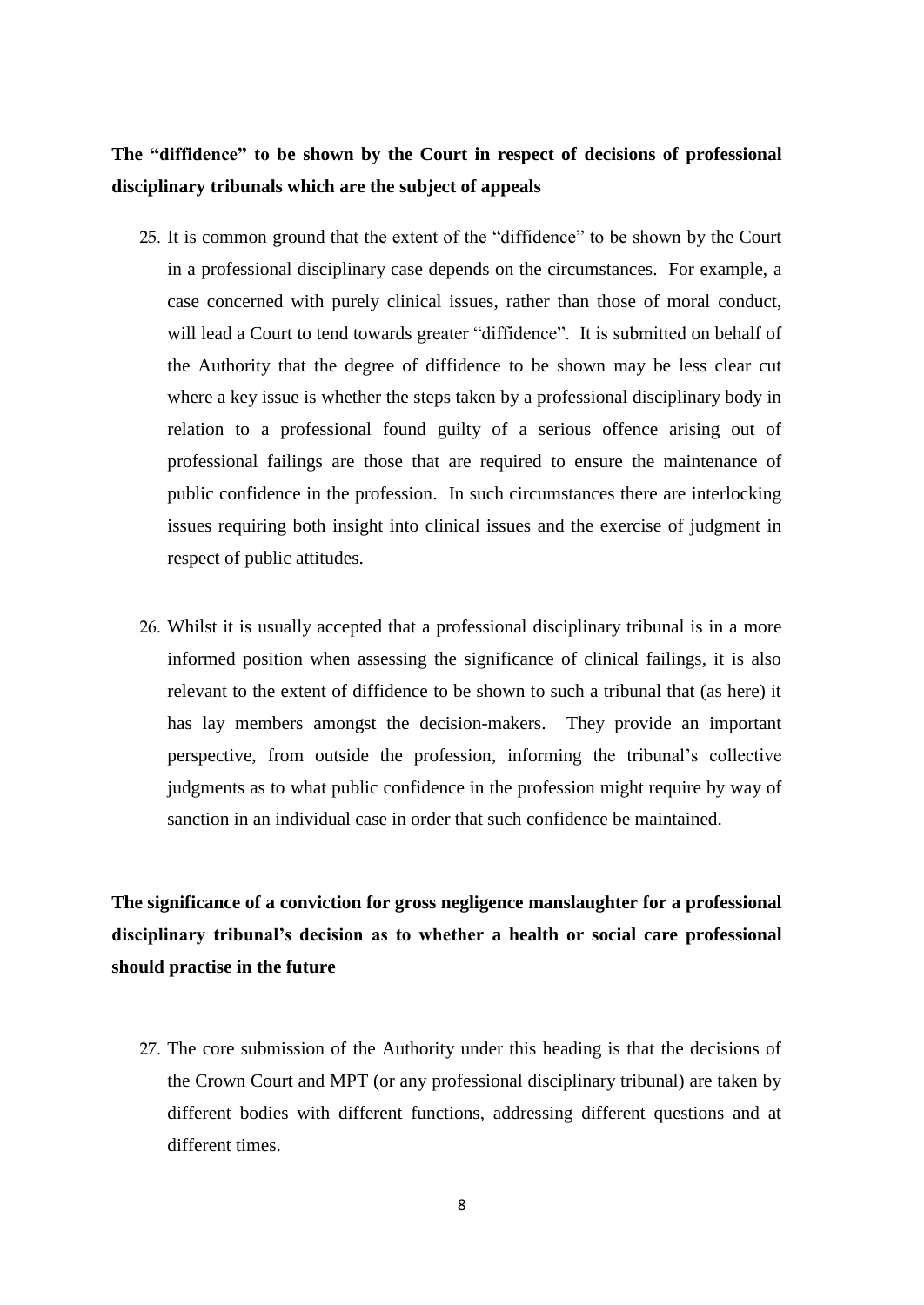- 28. It cannot be disputed that the decision of a jury that a professional is guilty of gross negligence manslaughter should itself be afforded proper respect by a professional disciplinary tribunal. However, that decision is far from determinative of the wider range of issues that the tribunal must consider, including what insight is displayed by the clinician and the extent to which he has remediated the failings which were relied upon to prove the offence of which he was convicted by the jury.
- 29. It may also be important to bear in mind that once the function within society of the finding of guilt by a jury has been fulfilled, there is no need for that role to be duplicated by the tribunal. The issues to be addressed by tribunal are different, as well as wider and forward-looking.
- 30. Further, within the context of professional discipline, it may be unhelpfully distracting to concentrate unduly on the fact of a conviction for gross negligence as a strong indicator of the appropriate professional disciplinary sanction. This is because not every serious clinical failing that causes a patient's death will result in criminal proceedings (e.g. if the CPS decides that it is not in the public interest to prosecute), and if there are such proceedings, their outcome may be influenced by a range of factors which are not directly relevant to professional discipline concerns. Moreover, there are often very serious clinical failings that do not result in death, so that there is no prosecution.
- 31. Following on from this point, the Authority considers that the instant is in many respects an unusual case. The Court should therefore be cautious in relying upon it to develop any particular principle of wider application.

**The approach of professional disciplinary tribunals to individual clinical failings as against personal failings**

32. The Authority would wish to remind the Court of the importance of professional insight and efforts at remediation when a professional disciplinary tribunal is